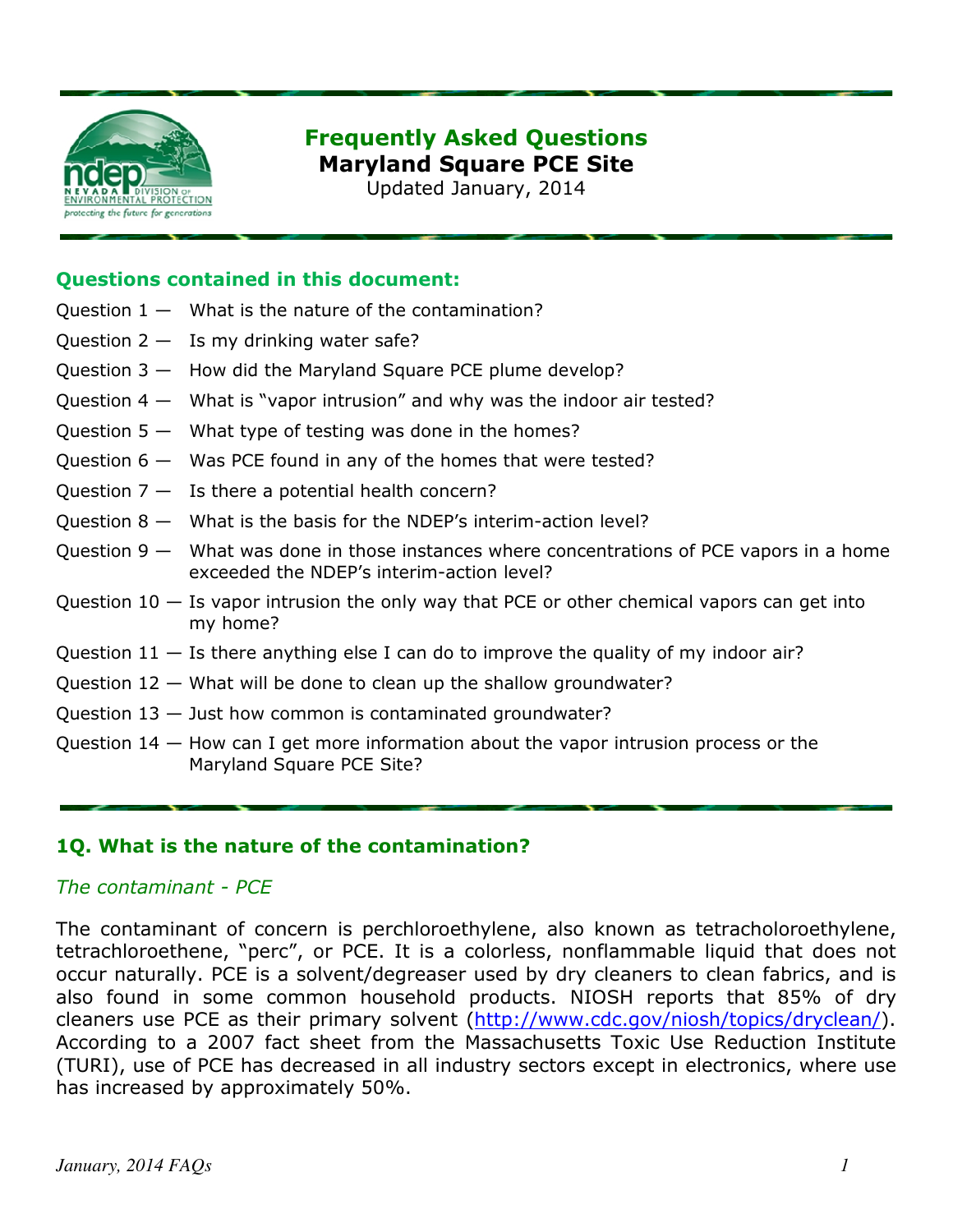## Source of Contamination – Former Dry Cleaner

Data indicate that the source of the PCE is the former Al Phillips the Cleaners, which was located at 3661 S. Maryland Parkway (just north of the intersection of S. Maryland Parkway and Twain Avenue) in Las Vegas. The building was demolished in 2007. In September, 2011, contaminated soils were excavated and sent to a hazardous waste facility. A chemical oxidant was added to the base of the excavation to treat contaminated groundwater at the site.

#### Soil and Groundwater Contamination

Discharges of PCE by the dry cleaner resulted in soil contamination at the site of the former dry cleaners. Data collected in subsequent investigations indicate that PCE leached from the soil into the shallow groundwater, forming an area of contaminated groundwater (known as a "plume") that is more than 400 feet wide and 6,000 feet long. The groundwater is 10 to 25 feet below the ground surface. The plume of contaminated groundwater extends to the east, beneath the Boulevard Mall and under some residences and a golf course in the neighborhood east of the mall.

Volatilization of PCE from Groundwater, through Soils, and into Indoor Air

The process by which PCE evaporates (volatilizes) from the contaminated groundwater, travels upward as vapors through the soil, and enters into overlying buildings is called "vapor intrusion." http://ndep.nv.gov/pce/doc/vap\_intrusion.pdf

## 2Q. Is my drinking water safe?

Yes, if you are on the municipal water system, your drinking water is safe. The contamination is in the shallow groundwater. City drinking water is provided by the Las Vegas Valley Water District (LVVWD), which does not use shallow groundwater for its water supply. In addition, the LVVWD tests drinking water to ensure that federal drinking water standards are met.

City-supplied drinking water is **NOT** AFFECTED by this contamination.

The U.S. Environmental Protection Agency (EPA) drinking water standard for PCE is 5 parts per billion (ppb). The downgradient extent of the PCE plume has been delineated to this 5 ppb standard.

# 3Q. How did the Maryland Square PCE plume develop?

See the Background: http://ndep.nv.gov/pce/doc/background\_document\_2014.pdf The Maryland Square PCE plume is sourced at a former dry cleaners, in the former Maryland Square shopping center. The dry cleaner operated from 1969 to 2000. Contaminated soil at the source area was excavated and properly disposed of in an offsite waste facility in October 2011.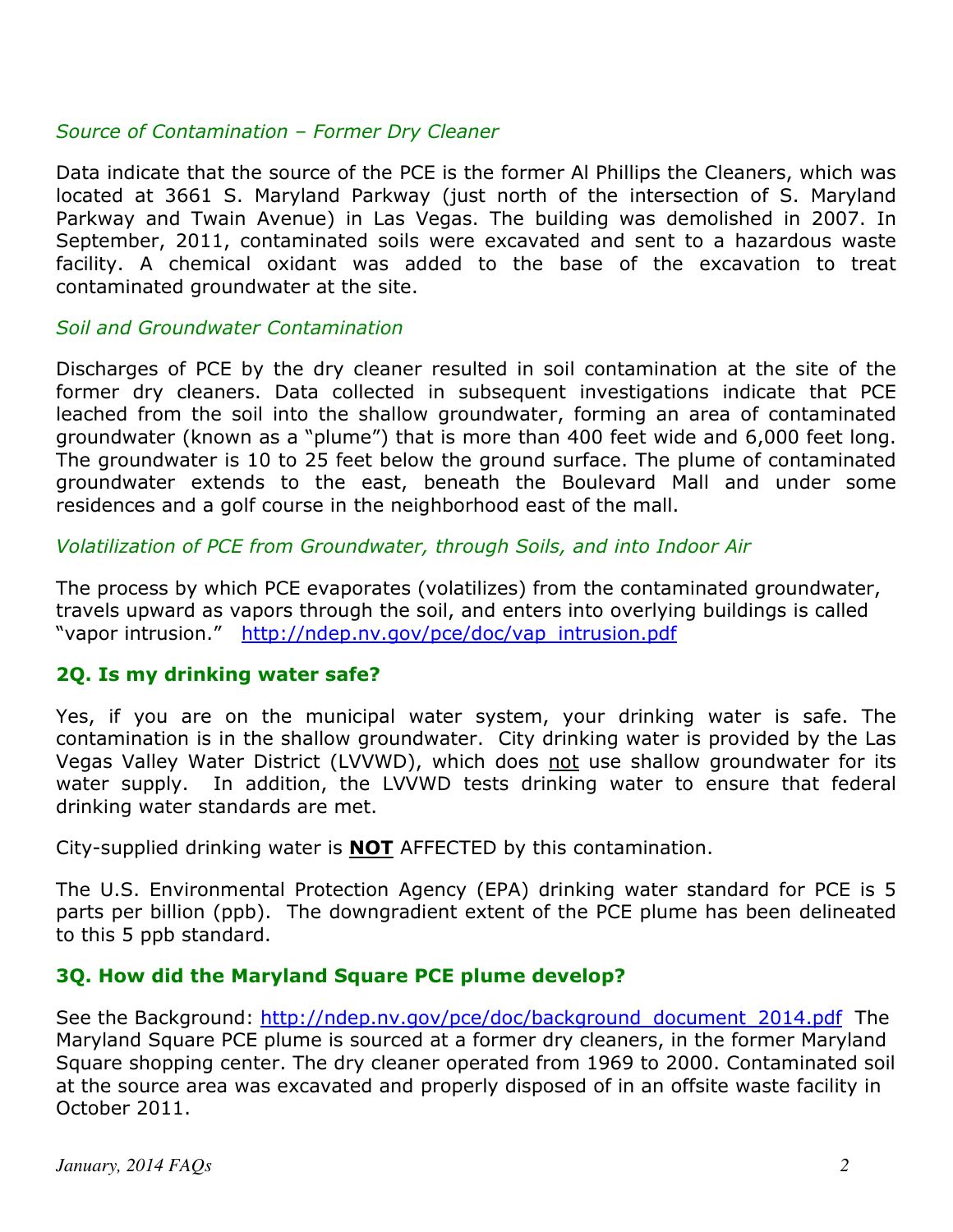# 4Q. What is "vapor intrusion" and why was the indoor air tested?

The migration of contaminant vapors into indoor air from groundwater and soil gas is a transport process called "vapor intrusion." PCE belongs to a group of chemicals known as "volatile organic compounds" (VOCs). As the PCE volatilizes (evaporates) from groundwater, the vapors fill pore spaces in the subsurface soil. PCE vapors in the soils can then migrate upward and into buildings that overlie the plume.

The presence of contaminated groundwater does not always result in vapor intrusion. A layer of clean water overlying the contaminated groundwater, impermeable soils, or a vapor barrier may prevent contaminant vapors from entering a building.

Initial steps in assessing whether vapor intrusion may be occurring at a site include collection of soil gas samples and contaminant transport modeling using a model for vapor transport, such as the EPA version of the Johnson-Ettinger model. If these two "lines of evidence" indicate the likelihood of vapor intrusion, indoor air samples may be collected to confirm this. This was the process by which the Nevada Division of Environmental Protection (NDEP) evaluated the potential for vapor intrusion at the Maryland Square PCE Site.

Soil gas sampling in the east parking lot of the Boulevard Mall and along Spencer Street in April of 2007 confirmed the presence of PCE in soil vapors in the area. Modeling of soil gas and groundwater data by the NDEP suggested that vapor intrusion may be occurring in homes located above the plume. Therefore, as a precautionary health-protective measure, the NDEP initiated a comprehensive outreach program to visit with the owners/occupants of each home, explain the situation to them, and recommend and conduct voluntary testing to determine if PCE vapors were present in their home.

## 5Q. What type of testing was done in the homes?

The NDEP used air sampling devices called "Summa canisters" which were placed in the homes for a period of approximately 24 hours. About the size of a basketball, these sampling devices collected air samples from the living area of the home for analysis at an off-site laboratory.

The testing allowed the NDEP to determine whether PCE vapors had entered the home at levels that warranted mitigation (see 7Q, 8Q, and 9Q). Laboratory results from the first phase of indoor air sampling were provided to the residents on November 28, 2007.

Based on results of these samples, additional homes were offered sampling in February, 2008 (Phase 2 sampling). The maximum concentrations of PCE vapors detected inside of the homes were very close to the model results that used soil gas data as input. In 2012, 32 homes were sampled.

The sampling and analysis were performed at no cost to the homeowners. All test results are being kept confidential with respect to the address of the home. Indoor air data have been released only to individual homeowners or their representatives.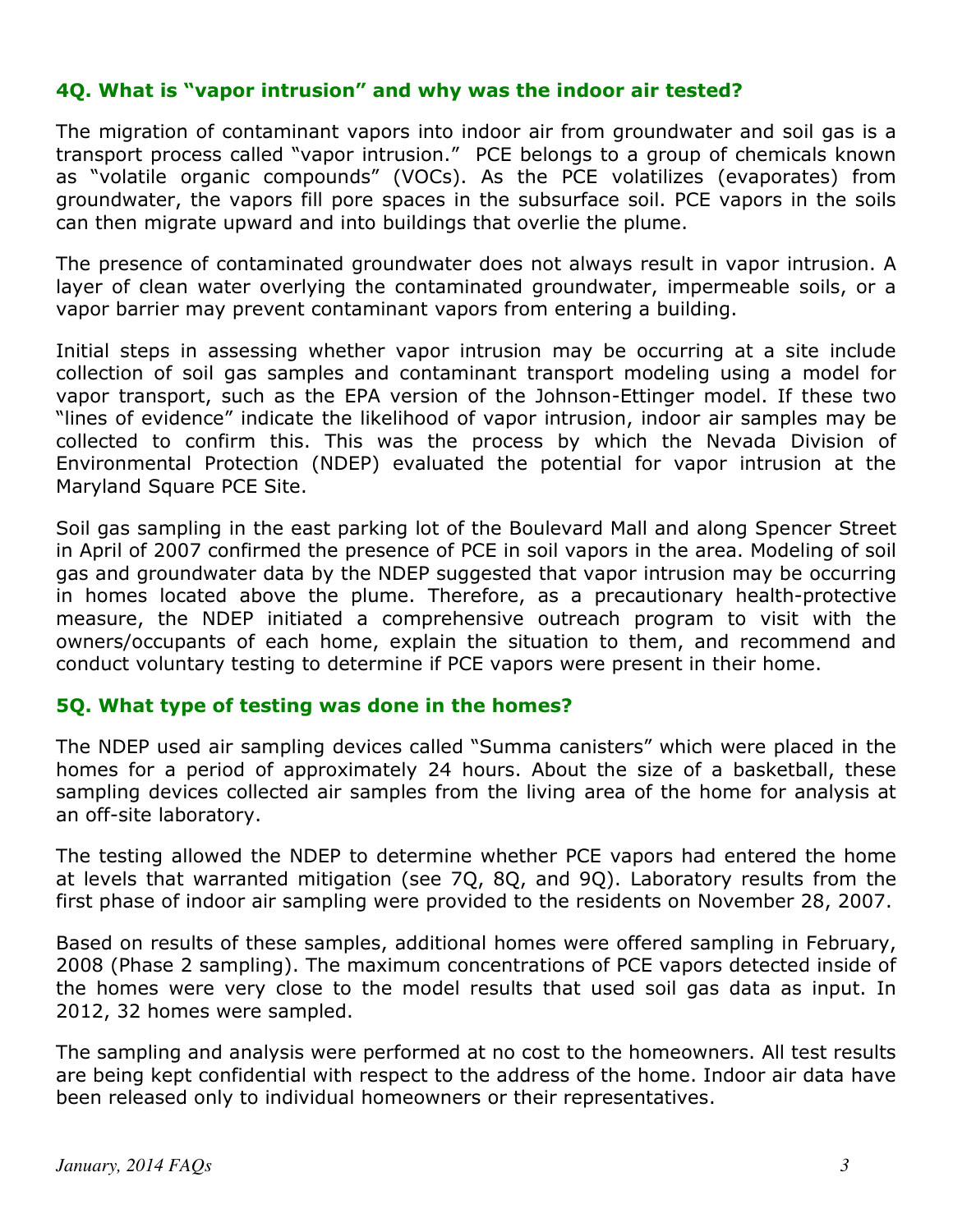## 6Q. Was PCE found in any of the homes that were tested?

Yes, PCE was detected in some homes. However, PCE was not detected in either of two schools tested, nor in most of the homes. Some homes in which PCE was detected, contained PCE at concentrations less than the interim-action level, and some of these homes contained PCE at concentrations that exceeded the NDEP's interim-action level.

A total of 97 homes and two schools were tested in 2007-2008. Additional testing of indoor air in 32 homes was conducted in February-March of 2012. The goal of the testing was to determine if indoor air contained concentrations of PCE that exceeded the NDEP's interim-action level of 32 micrograms per cubic meter ( $\mu$ g/m<sup>3</sup>). All testing is voluntary and is conducted only with the permission of the homeowner.

## 7Q. Is there a potential health concern?

Although some of the homes tested had concentrations of PCE that exceeded the NDEP's interim-action level, it is important to keep in mind that none of the homes contained PCE at concentrations that pose an immediate health concern. The few homes that contained PCE above the action level for long-term exposure did not contain concentrations that are known to produce short-term health effects.

The highest concentrations measured in area homes are still far lower (orders of magnitude) than concentrations that produce immediate health effects. People exposed to extremely high levels of PCE may experience dizziness, fatigue, headaches, confusion, nausea, and skin, lung, eye and mucous membrane irritation, as well as liver and respiratory damage. PCE exposure in extremely high levels can also harm developing fetuses.

The NDEP initiated the testing of the indoor air in neighborhood homes as a precautionary measure to (1) let owners know whether the concentration of PCE in their indoor air exceeded the NDPE's interim-action level, and (2) to determine if any homes needed a mitigation system until the groundwater is sufficiently cleaned up.

## 8Q. What is the basis for the NDEP's interim-action level?

The NDEP's selection of an interim-action level was established using the abatement authority under state statutes. Nevada's interim-action level of 32 µg/m<sup>3</sup> was based on data from the EPA, and is slightly lower than the interim-action level recently used by the EPA (41  $\mu$ g/m<sup>3</sup>) to determine which homes were offered mitigation systems at the Billings, Montana PCE site in 2007-2009. (See the EPA's Action Memorandum for the Billings PCE Site, http://ndep.nv.gov/pce/doc/epa\_billings\_am\_2007.pdf )

The effects of PCE on human health depend upon the length and frequency of the exposure, in addition to the concentration. Based on testing of lab animals, PCE is believed to be a "possible to probable" carcinogen. To evaluate carcinogenic effects, the U.S. EPA evaluates long-term exposures based on continuous (24 hours per day) exposure for 30 years or more. Based on the U.S. EPA's analysis, along with a review of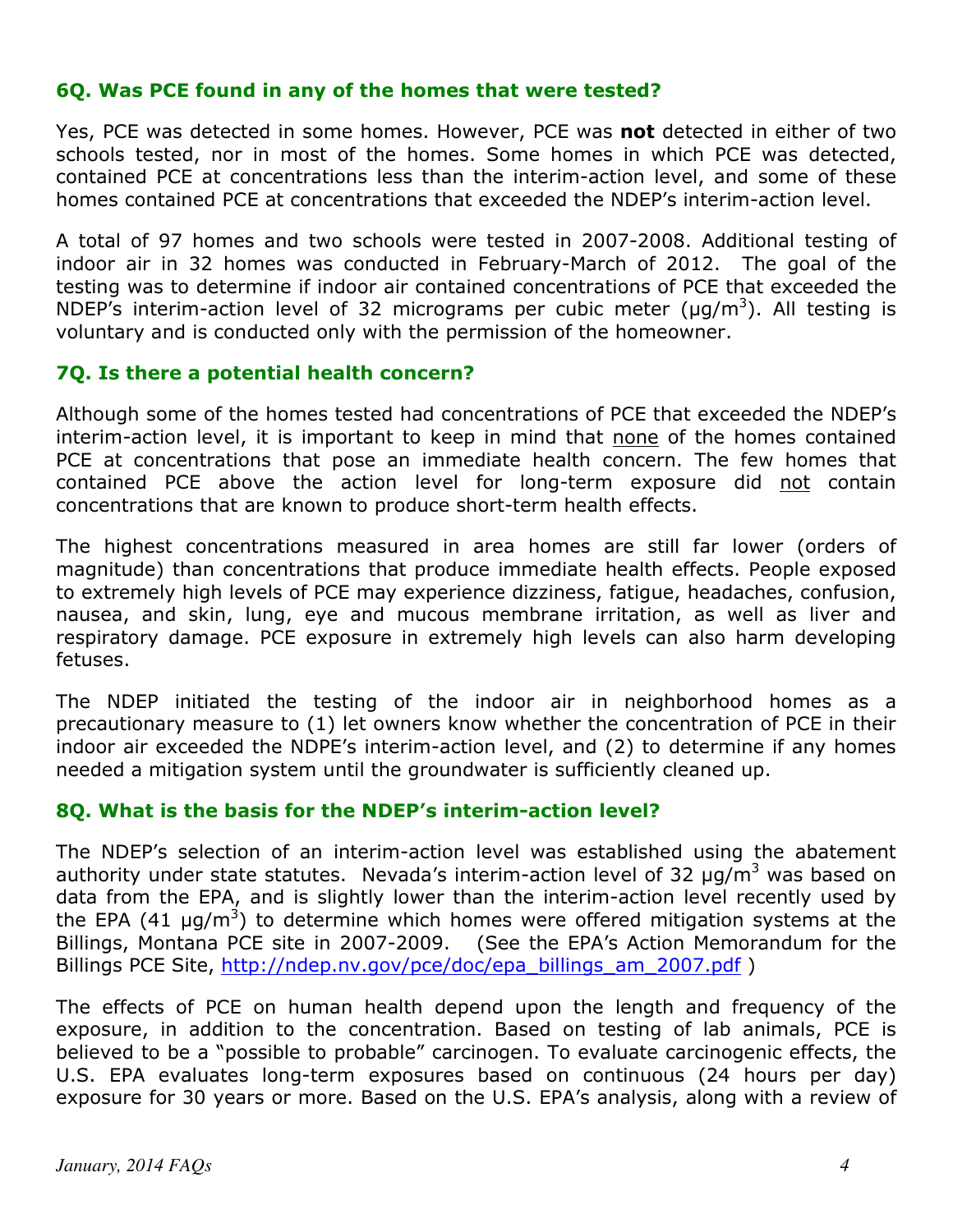state and federal guidance, policy, and case files, in early 2007, the NDEP adopted an interim-action level of 32  $\mu$ g/m<sup>3</sup> for residential indoor air. This number represents a one in 10,000 probability of cancer caused by the exposure to PCE. Figure 1 shows how the range of PCE concentrations relates to the NDEP's interim-action level and to various health effects.

## 9Q. What was done in those instances where concentrations of PCE vapors in a home exceeded the NDEP's interim-action level?

In homes where the concentration of PCE in indoor air exceeded the interim-action level, NDEP offered to install a mitigation system in these homes to reduce the amount of PCE entering the home. The technology is the most commonly used at vapor intrusion sites, and is adapted from techniques developed with EPA in the 1980s to prevent naturally occurring radon gas from entering homes.

Sometimes called a "radon mitigation system" or "sub-slab depressurization" (SSD) system, the technology involves sealing off noticeable cracks in the floors and around piping, and installing a venting pipe beneath the foundation that is connected to a fan. The fan creates a vacuum beneath the foundation that controls and reduces the amount of soil gas entering the home by pulling and venting the vapors to the outdoor air, where concentrations are quickly dispersed to low levels.

The NDEP installed these systems, with the consent of the homeowner. After the SSD systems were installed, samples of indoor air were collected and analyzed. The postinstallation testing identified several homes where system modifications were needed to reduce PCE levels in indoor air to less than the NDEP's interim-action level. The NDEP collected samples of indoor air after system testing and modification were completed. The modified SSD systems succeeded in reducing the concentration of PCE to less than the interim-action level.

The NDEP installed the SSD systems at no cost to the homeowners. The NDEP is seeking reimbursement of costs from the responsible party, along with cleanup of PCE in source area soils and offsite groundwater. The cleanup of groundwater to a level that is protective of human health represents the long-term goal for the Site.

# 10Q. Is vapor intrusion the only way that PCE or other chemical vapors can get into my home?

No. There are always background levels of chemical vapors in our homes from consumer products we store in our home and activities such as remodeling, hobbies, and bringing home dry-cleaned garments. Many of these chemicals are VOCs such as PCE.

Background air quality in our homes varies depending on the consumer products we use, hobbies that we enjoy, where we store our household chemicals, and whether our home has an attached garage, among other factors (see http://www.epa.gov/iaq/).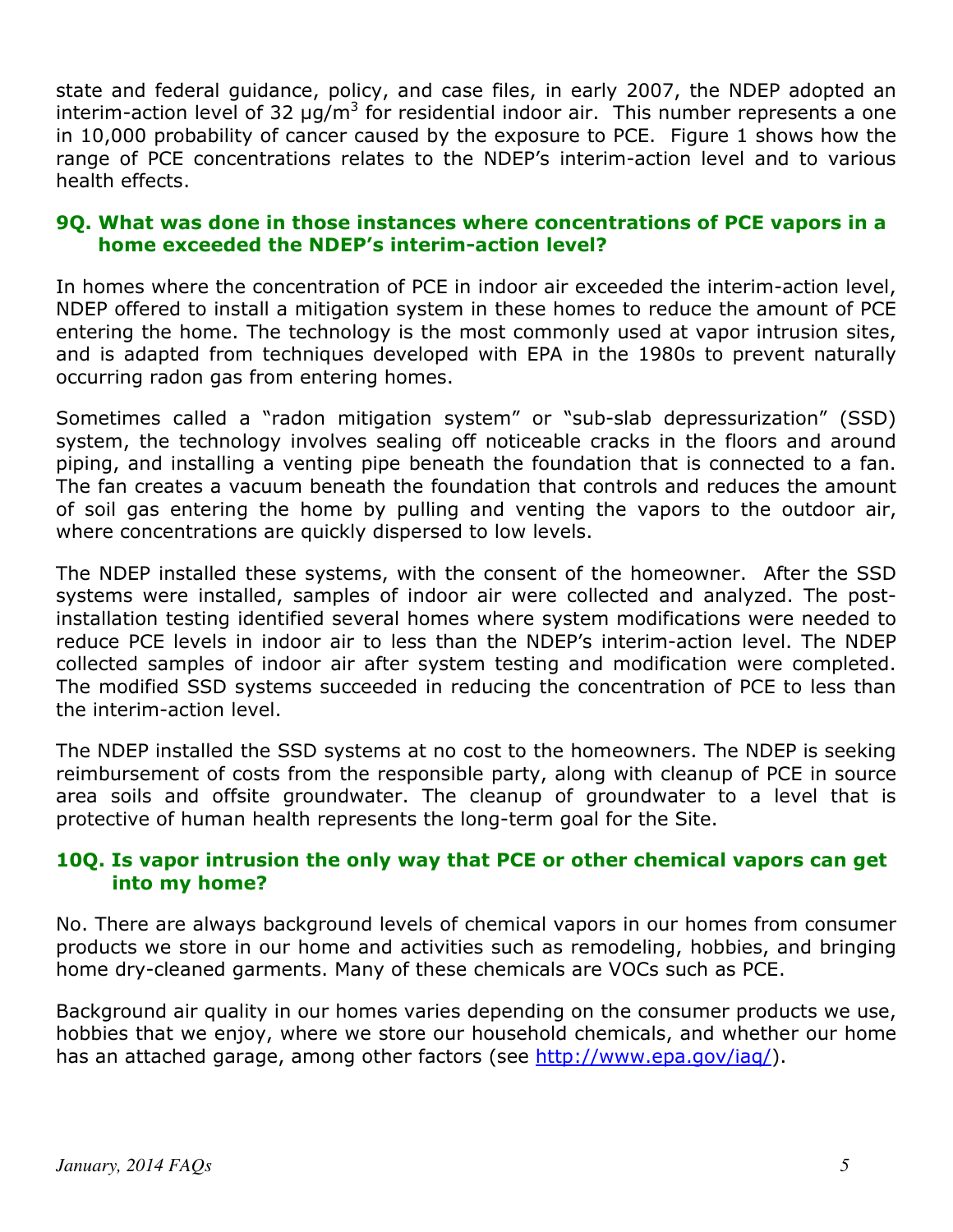The U.S. EPA has collected and analyzed information on PCE levels in indoor and outdoor air, see: http://www.epa.gov/oswer/vaporintrusion/documents/oswer-vapor-intrusionbackground-Report-062411.pdf Data compiled for air samples collected inside (and outside of) buildings that were not near known sources of PCE and other chemicals showed that many homes contain "background levels" of PCE.

More recent data suggest a background level of 1 to 5  $\mu$ g/m<sup>3</sup> for PCE in indoor air (MA DEP, 2008). EPA (2011) shows a range of 4.1 to 9.5  $\mu$ g/m<sup>3</sup> for the 95<sup>th</sup> percentile, which is typically used as the upper end of background. Also see: http://www.epa.gov/oswer/vaporintrusion/

The New York State Department of Health notes that "Building materials and furnishings, such as new carpets or furniture, slowly release VOCs over time. It may be necessary to ventilate areas with new carpeting or furniture for longer time periods because VOC levels can build up again after the windows are closed." See: http://www.health.state.ny.us/environmental/indoors/voc.htm

# 11Q. Is there anything else I can do to improve the quality of my indoor air?

Household products and other factors, such as mold growth, carbon monoxide, and radon, can degrade the quality of air in your home. Things you can do to improve the quality of indoor air in your home include the following:

- Be aware of household products that contain VOCs. Do not buy more chemicals than you need at a time
- Store unused chemicals in tightly-sealed containers in a well-ventilated location, preferably away from the living space in your home
- Keep your home properly ventilated. Keeping it too air-tight may promote build up of chemicals in the air, as well as mold growth due to the buildup of moisture
- Make sure your heating system, hot water, dryer and fireplaces are properly vented and in good condition. Have your furnace or boiler checked annually by a professional
- Allow dry-cleaned garments to "air out" outside of the home before storing
- Use cloth shower curtains rather than vinyl shower curtains
- Install carbon monoxide detectors in your home; take immediate actions to reduce carbon monoxide levels if needed
- Have your home checked for radon http://www.epa.gov/radon/states/nevada.html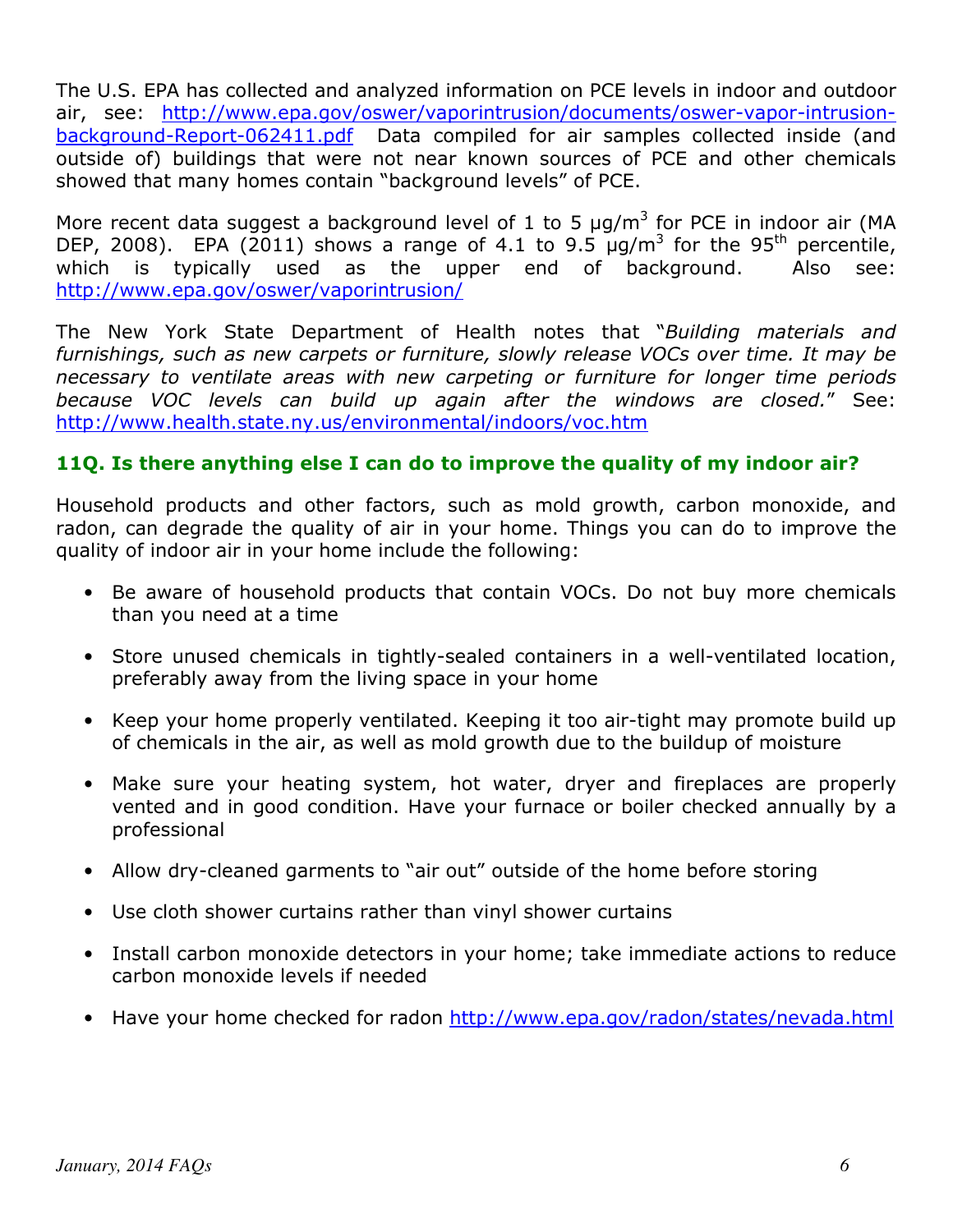## 12Q. What will be done to clean up the shallow groundwater?

Effective cleanup of PCE-contaminated groundwater is a complex technical problem. Not all remedial technologies are appropriate for all sites, due to geochemical, hydrological, geological and engineering issues at each site. Remedies for cleanup of contaminated groundwater are evaluated during the corrective action process.

At some sites, natural groundwater conditions contribute to the breakdown or "degradation" of PCE into less toxic compounds. However, the geochemistry of the shallow groundwater in Las Vegas does not promote the breakdown of PCE. This situation limits options for treating the PCE-contaminated groundwater.

Potential remedies for cleanup of the PCE-contaminated groundwater must consider the following criteria:

- 1. The potential for successful application (i.e., attainment of interim cleanup goals for PCE in groundwater), based on hydrogeological, geochemical and engineering factors
- 2. The remedy's ability to control, reduce or eliminate the groundwater-to-vapor intrusion pathway in a reasonable time frame
- 3. The remedy's ability to remove contaminant mass under controlled conditions.
- 4. Public health and safety concerns associated with implementing the remedy in or near a residential area.
- 5. Public perception and acceptance issues.
- 6. Relative cost.

Remedial technologies that are not screened out during the preliminary evaluation are evaluated in greater detail as part of an engineering evaluation. The detailed evaluation of cleanup technologies is being done by the potentially responsible parties (PRPs) for the Maryland Square PCE Site, as part of the Permanent Injunction (December 27, 2010), with regulatory oversight by the NDEP.

The designed remedy must be reviewed and approved by the NDEP. Ideally, the remedy will be implemented upgradient of the neighborhood. The NDEP anticipates that it will likely take a minimum of 5 to 10 years to sufficiently clean up the shallow groundwater under the neighborhood, such that the home-mitigation systems can be turned off. Monitoring of groundwater and indoor air will continue until it is determined that it is no longer necessary to operate the home-mitigation systems.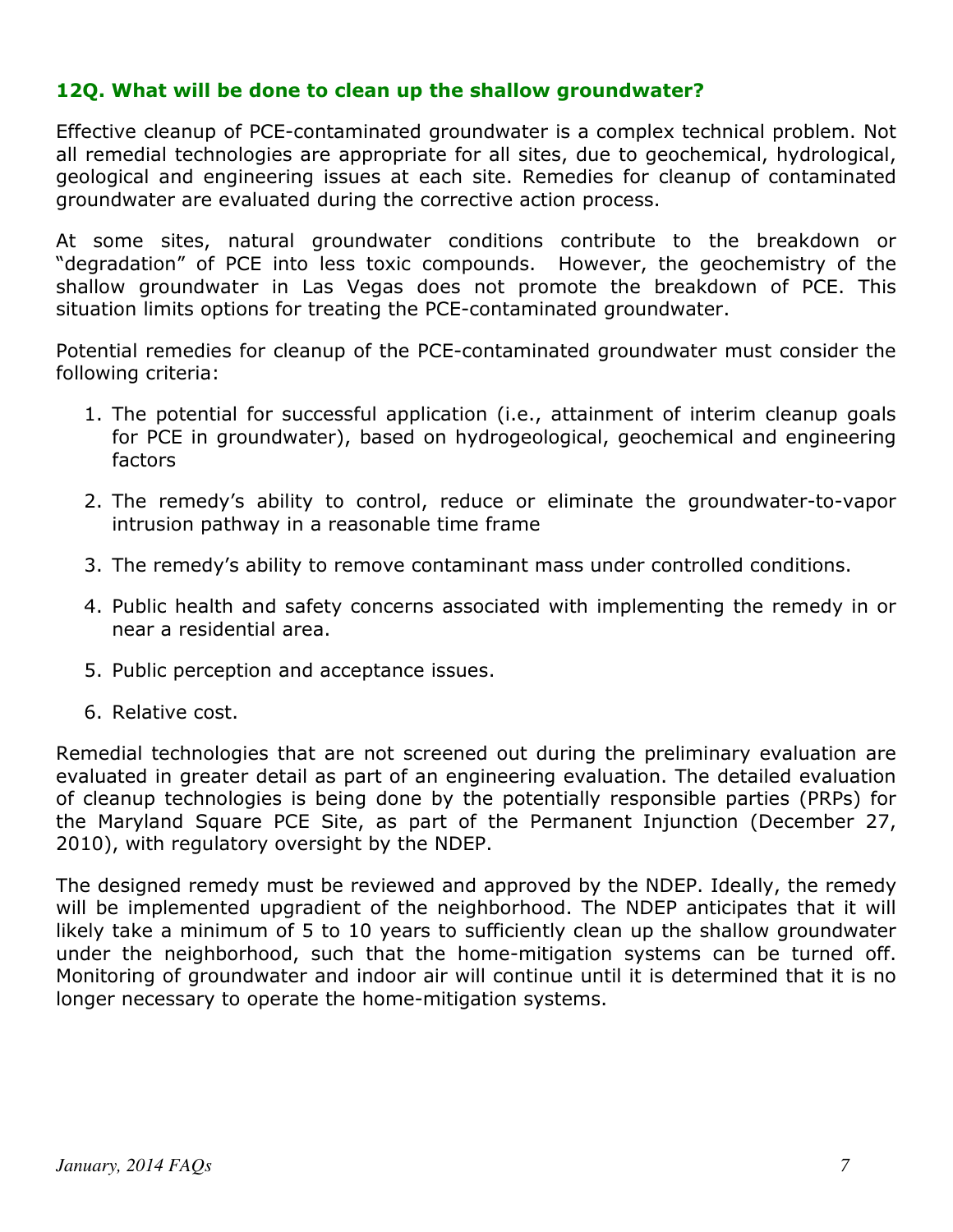# 13Q. Just how common is contaminated groundwater?

Unfortunately, contaminated groundwater is found in all states. The old ways of handling chemicals, such as dumping contaminated rinse water down the drain and allowing uncontrolled runoff from urban and agricultural areas, have led to groundwater contamination (See the U.S. Geological Survey report on contamination of shallow groundwater: http://pubs.usgs.gov/sir/2007/5179/).

The Maryland Square PCE plume, although unusual compared to other known incidences of PCE contamination in the Las Vegas Valley, has counterparts in other states. The challenge is cleaning up existing contamination, as well as preventing new sources of contamination. Cleanup of contaminated groundwater is technically difficult, expensive and slow, so prevention is always preferable.

Consumers can help prevent groundwater contamination by (1) not purchasing products that contain chlorinated solvents or other potentially harmful VOCs; (2) properly disposing of household chemicals, paints, used batteries, and other products that contain potentially hazardous chemicals; (3) not dumping used oil or other products on the ground or down the drain; and (4) reporting instances where improper disposal of chemicals is observed or suspected.

Anyone may report observed or suspected spills by calling the Nevada Spill Reporting Line at (in-state) 1-888-331-6337 or (out of state) 1-775-687-9485. To learn more, visit the NDEP's website at http://www.ndep.nv.gov/bca/spil\_rpt.htm for additional information on reporting spills.

## 14Q. How can I get more information about the vapor intrusion process or the Maryland Square PCE Site?

Each homeowner/occupant in the affected area has been contacted personally by NDEP staff. NDEP continues to be committed to providing as much information as possible to the property owners, residents and other interested parties. Inquiries about the case may be directed to the NDEP case officer for the Maryland Square PCE Site (Dr. Mary Siders) at 775-687-9496 or msiders@ndep.nv.gov

# Additional Information

Information on the Maryland Square PCE Site is available on the NDEP website at http://www.ndep.nv.gov/pce/maryland square.htm ; additional information on the potential health effects of PCE can be found at the following websites:

http://www.atsdr.cdc.gov/tfacts18.pdf (ATSDR ToxFAQs for Tetrachloroethylene) http://www.epa.gov/ttn/atw/hlthef/tet-ethy.html (EPA Toxicology Information for PCE)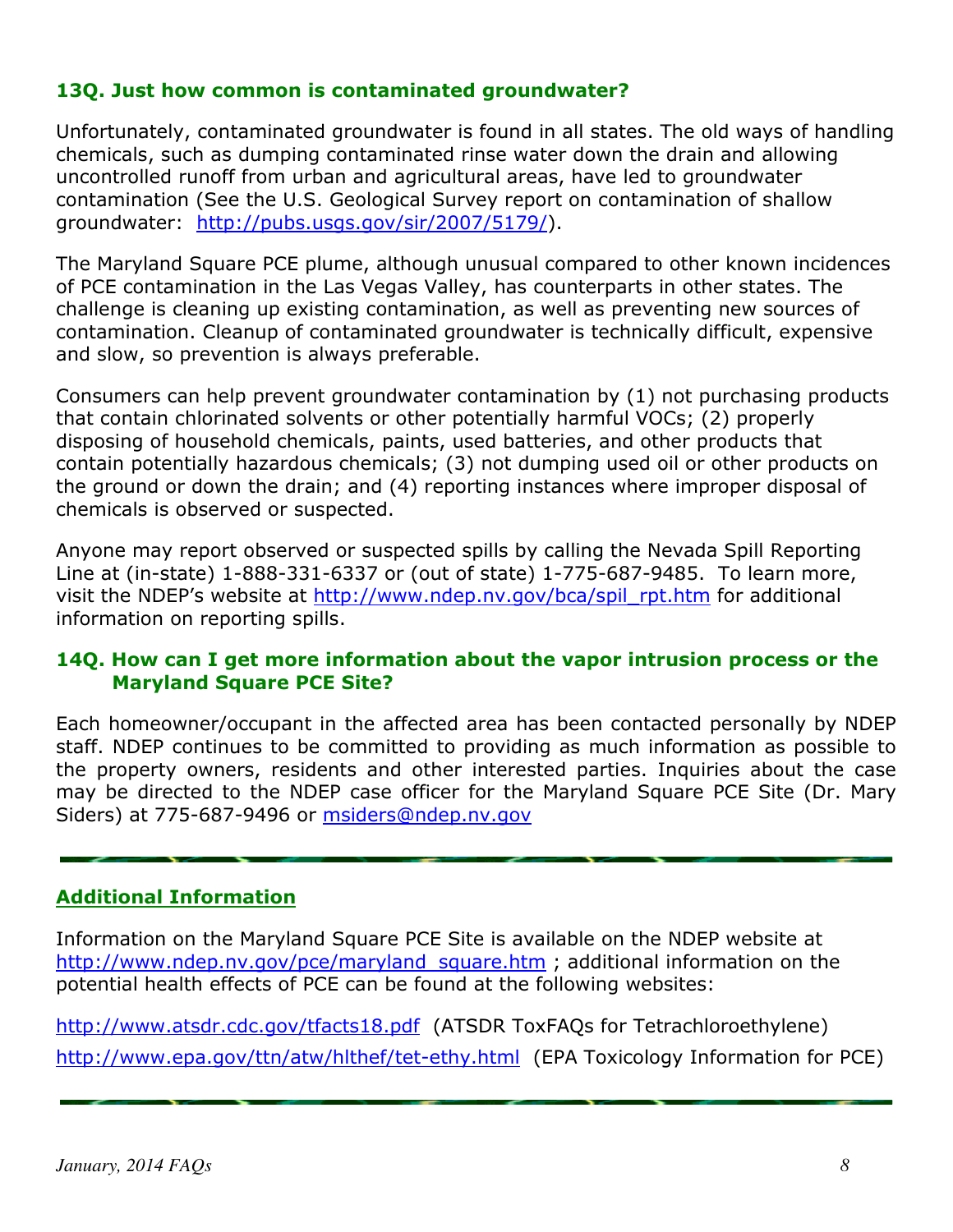